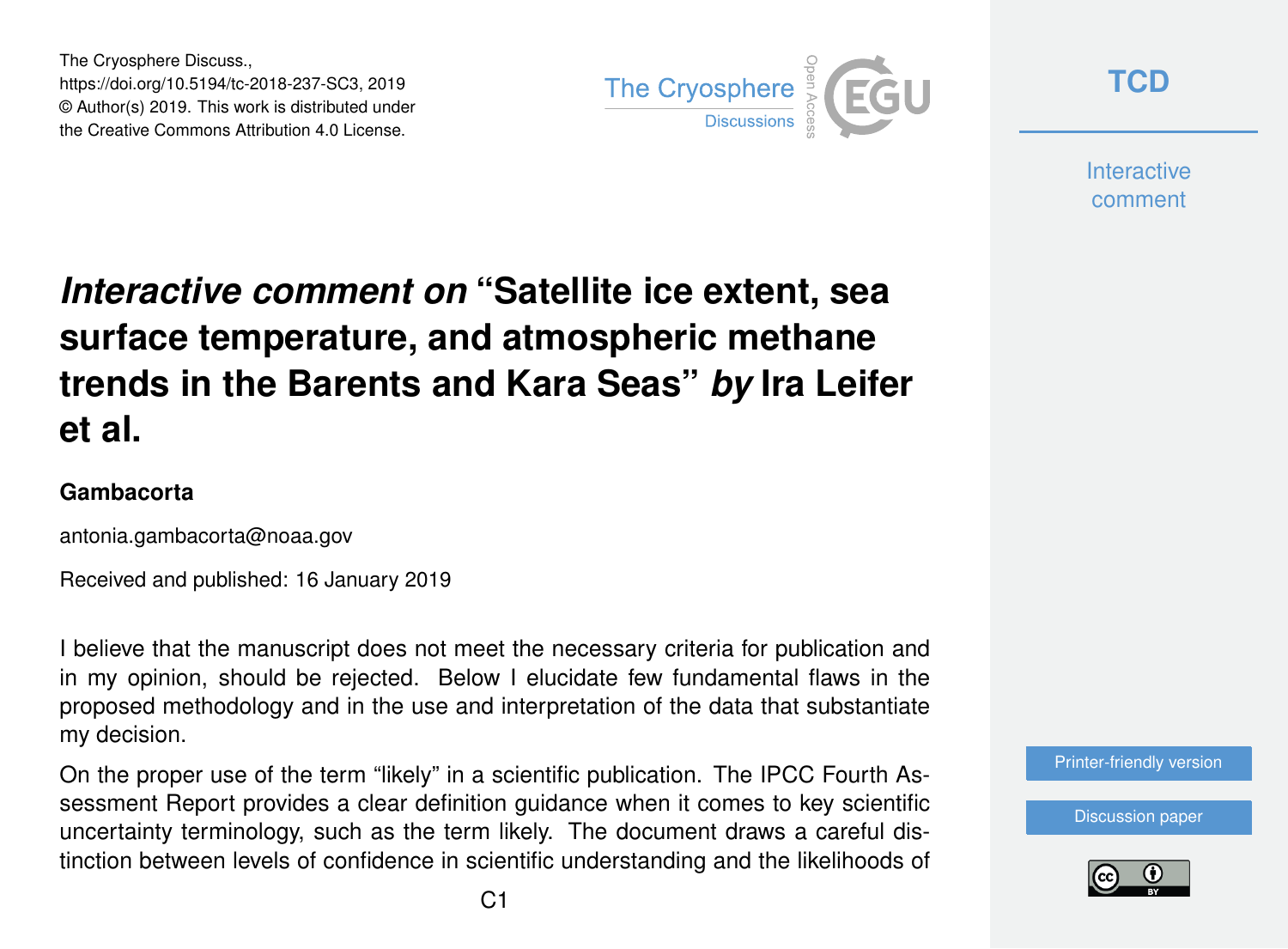specific results. Specifically, the report clearly defines the term likely as a 66% and higher likelihood of an outcome or result, where this can be estimated probabilistically. The authors' repeated use of the term likely throughout the manuscript does not comply with the standard definition provided by the IPCC Fourth Assessment Report. One occurrence, for example, is in the abstract, line 18, stating that the sources of methane underneath the claimed trends are likely attributable to methane seepage from subsea permafrost, hydrate thawing and petroleum reservoirs. They also use the same terminology - likely – and similar terms –i.e. possibly - when it comes to quantify the presence of subsea permafrost in the Kara Sea and Barents Sea (line 61). The manuscript does not provide any probabilistic estimate of the traceability of methane trends to the aforementioned sources, nor a probabilistic estimate of the extension of subsea permafrost in the Kara and Barents Sea. Rather, the term likely is inappropriately used in support of what appears to be instead, an unsubstantiated personal speculation made by the authors.

On the generation of figure 1: data source. Data traceability is the number one requirement to ensure traceability and reproducibility of a scientific study. No data source of the IASI methane retrievals (agency and retrieval version number) used to produce this figure has been specified, nor its accuracy, precision and applied quality control.

Statistical significance of the data set used in this study. For clarity, the authors need to provide an explanation about the filtering technique used in their study. The Yurganov and Leifer 2016a reference is written in Russian. This makes hardly possible for a non-Russian reader to understand this filtering technique and the need for its application. However, an English version of the abstract of this paper is available on ResearchGate. Here a brief description of this filtering technique is provided by the following statement: "The paper analyzes the data for cases of temperature contrast (the difference between the temperatures at the surface and at a height of 4 km) in excess of 10 $^{\circ}$  C. ". There are fundamental objections that need to be made about the applicability of this filtering technique. Thermal contrast increases the signal to noise ratio in a satellite radiance

## **[TCD](https://www.the-cryosphere-discuss.net/)**

**Interactive** comment

[Printer-friendly version](https://www.the-cryosphere-discuss.net/tc-2018-237/tc-2018-237-SC3-print.pdf)

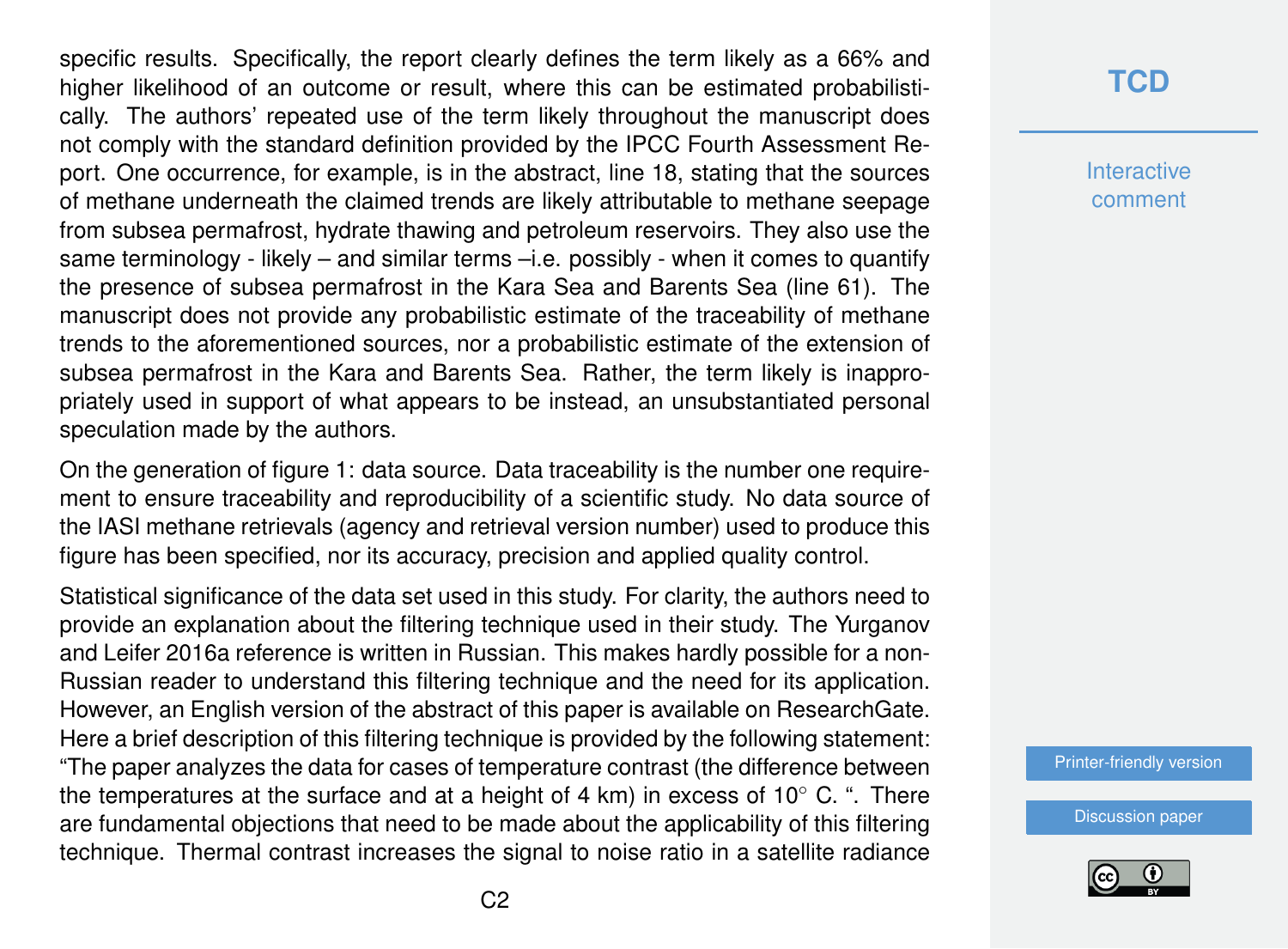measurement, enhancing the degrees of freedoms in all atmospheric retrievals, including methane. A temperature lapse rate of 5.5C/km (moist adiabat) is typically found in the tropics, with a corresponding ∼1.3 degrees of freedom in methane. Differently from the seasonally stable tropical temperature lapse rate, the arctic temperature lapse rate is observed to undergo a large diurnal and seasonal variation. A study by Gardner et al. (https://doi.org/10.1175/2009JCLI2845.1 ) used a vast domain of station data (58,000 samples collected during the period 1988 - 2007) over the Canadian arctic to measure a mean near surface lapse rate of 4.9C/km. Methane degrees of freedom over the arctic have been observed to range between 0.1 and 0.6. A thermal contrast of 10C/4km roughly corresponds to a lapse rate of 2.5C/km. This, in turn, would correspond to a much lower number of degrees of freedom than those typically found in the arctic. In other words, the technique's thresholds appears too lose unless additional filtering or manipulation of the data are applied. The authors need to provide a full description of the technique and its impact on the final yield of the data. Near surface inversions are also fairly common over the arctic. The process leading to the formation of arctic inversions have been investigated extensively. Wexler (https://doi.org/10.1175/1520- 0493(1936)64<122:CITLAA>2.0.CO;2 ) showed a radiosonde based observation of near surface temperature inversions of up to -20C/km in the northern Alaska region. Do the authors consider also negative thermal contrast? In summary, the complexity of the arctic temperature lapse rate calls for a more in depth description of this 10C/4km filtering technique and its impact on the spatial and temporal sub-sampling of the data set used in this study. If the goal was to only filter accurate methane retrievals based on their degrees of freedom, then a scatter plot of the sampled thermal contrast versus the methane retrieval degrees of freedom would demonstrate the applicability and utility of the technique. Is the data sample statistically significant? What is the average degree of freedom in the sampled data set used for this study in the end? Is it good enough for the type of climate applications pursued in this study? Is actually the thermal contrast a reliable metric to screen for "climate quality" data as opposed to more mathematically sound metrics such as the methane retrieval error estimate?

## **[TCD](https://www.the-cryosphere-discuss.net/)**

**Interactive** comment

[Printer-friendly version](https://www.the-cryosphere-discuss.net/tc-2018-237/tc-2018-237-SC3-print.pdf)

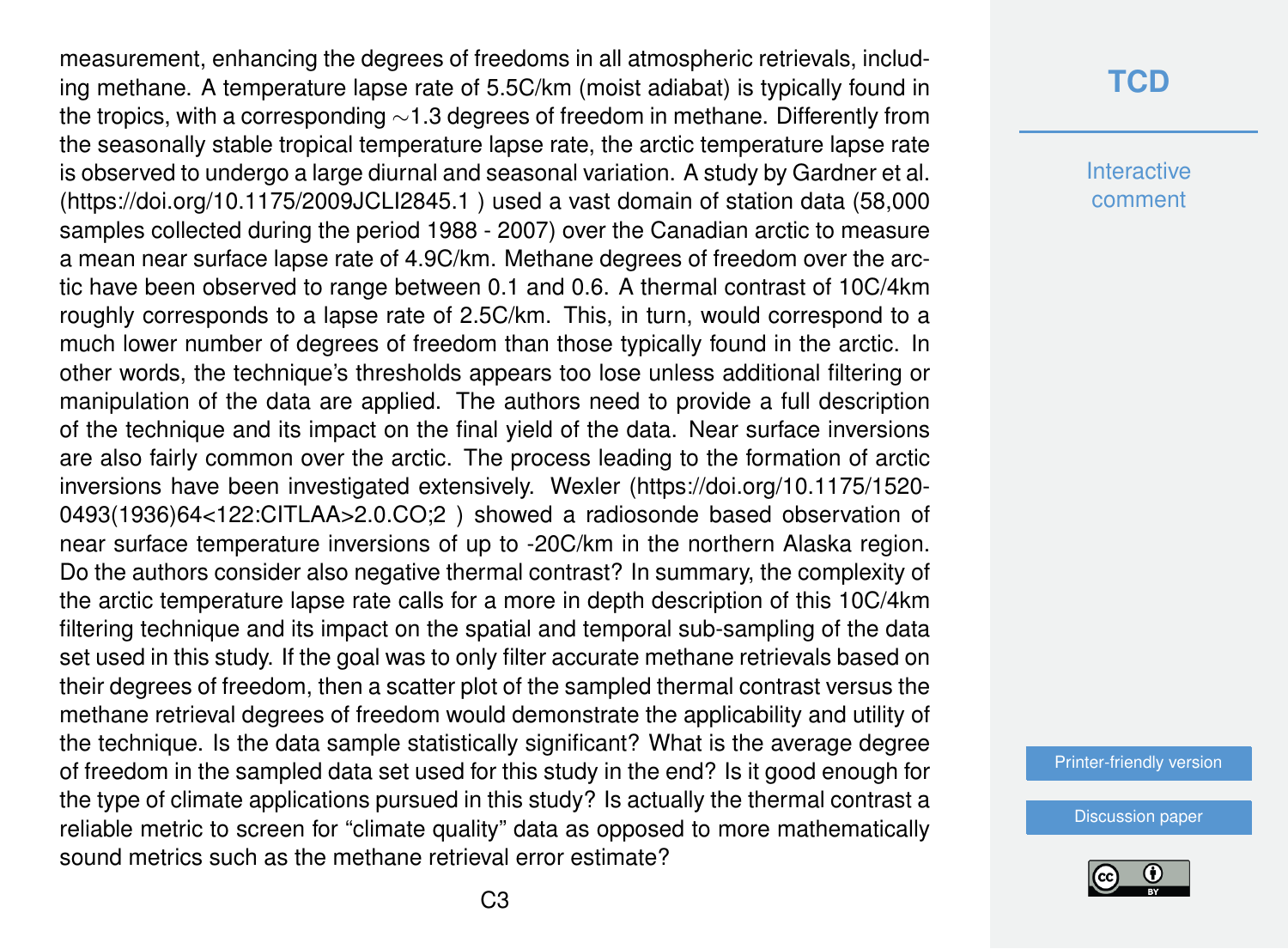On the thermal contrast and cloud free pixel filtering techniques used in the manuscript and their impact in skewing the results shown herein. Thermal contrast and clear sky conditions enhance the degree of freedom in the satellite based infrared methane retrievals. Hence, filtering the satellite methane retrieval profiles based on the correlative lapse rate and cloud occurrence is a way to filter methane retrievals with the highest degrees of freedom and improve the quality of the data set used in this study, as mentioned in the paper referenced in the caption of figure 1, Yurganov and Leifer 2016a. Nonetheless, methane emission is still present under low temperature lapse rate scenes and cloudy conditions. Incidentally, both conditions dominate the climatology of the Arctic region. These cases are not accounted for in the data set used in this manuscript and its derived conclusions. One would argue then, that upon applying this filtering technique, the data set has been altered to only represent a limited ensemble of methane retrievals. The full representativeness of the focus areas appears to have been lost. Hence the derived conclusions of this manuscript appear overall insubstantial. The above considerations are based on the assumption for which a valid and accurate correlative temperature thermal contrast data set was used. The authors never specified what data source was used to actually measure the 0-4km temperature lapse rate. Assuming that both temperature and methane retrievals are derived from the same source, the IASI (figure 1) and AIRS (figure 3 and onward) instruments, what's the uncertainty in the IASI and AIRS retrieved temperature lapse rate? Radiance measurements lack in information content from the lower troposphere, due to its higher opacity. As a result, any retrieval product – temperature, water vapor, methane, etc. - suffers by an increased uncertainty in the lower troposphere and a degraded vertical resolution. This makes it very difficult to ascertain the quality of the temperature profile in the bottom 4 km of the atmosphere. The authors did not specify the uncertainty, vertical resolution and quality control of the temperature thermal contrast used to filter the methane retrieval ensemble. A note of concern is the fact that temperature and methane retrievals from the same source are not mathematically independent from each other. Errors in the thermal contrast will inherently propagate in errors in the

### **[TCD](https://www.the-cryosphere-discuss.net/)**

**Interactive** comment

[Printer-friendly version](https://www.the-cryosphere-discuss.net/tc-2018-237/tc-2018-237-SC3-print.pdf)

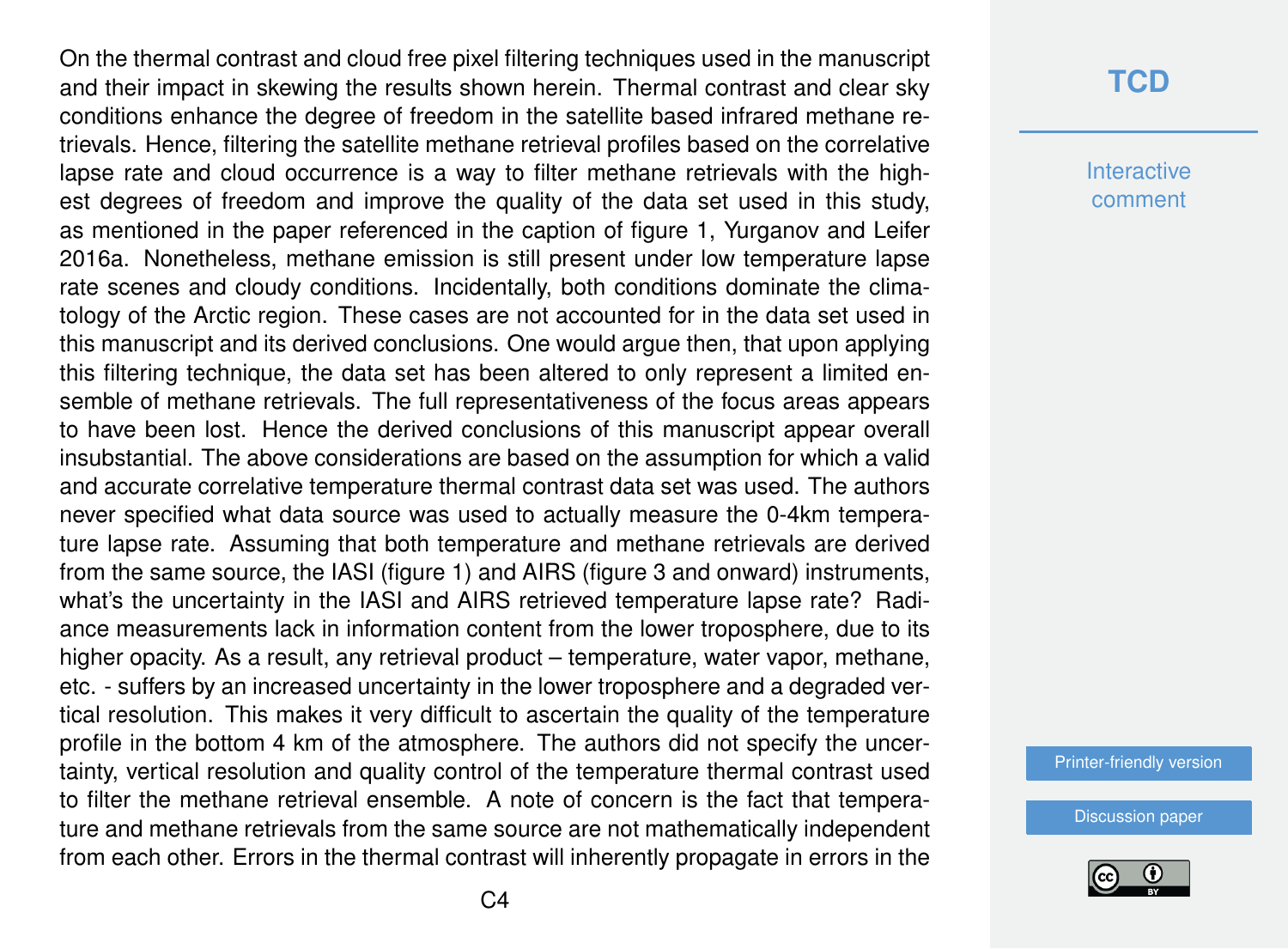methane retrievals. If thermal contrast is not accurate, the correlative methane retrieval will inherit and amplify that inaccuracy (reference: Xiong et al., 2008).

On the gridding technique used in the manuscript. Caption in Figure 1 mentions a 0.5 gridding technique. Infrared based methane retrievals are notoriously affected by high rejection over cloudy and high uncertain surface emissiviity scenes, like those characterizing the Arctic region. Was the retrieval quality control properly taken into account and if so, was a minimum acceptance yield threshold factored in during the gridding process? As a result, was the gridding performed uniformly, both spatially and temporally? The points mentioned above are important aspects that need to be taken into account during the generation of a yearly average of satellite based infrared retrieved methane, like the one in Figure 1 and the trends of figures 3 and onward. None of them have been discussed in the manuscript. This aspect raises a huge concern about the uniformity and statistically significance of the data set used in this manuscript.

On the coastal features in the 2016 methane average shown in figure 1. Coastal areas suffer from high scene dis-homogeneity at a sub-pixel scale and, for this reason, are particularly difficult scenes for a satellite based infrared methane retrieval algorithm. Extended sensitivity experiments have shown that poor knowledge of sub-pixel land and ocean emissivity properties, along with poor knowledge of sub-pixel cloud and water vapor distributions, can result in high instability in the methane retrieval (Xiong et al., 2008). The high methane retrieval values observed along the coastal areas of Norway, Greenland and Canada might be suffering from these retrieval artifacts. The authors should pay high attention in not confusing these features with real methane signals when making the conclusions stated in the manuscript pertaining the highest values of methane observed in figure 1 (lines 70-73) for example. It is imperative that the authors specify the source of the IASI data used in this study, and discuss the associated level of uncertainty and quality controls.

On the IASI and AIRS sensitivity to surface methane emissions. Points  $1 - 5$  set

## **[TCD](https://www.the-cryosphere-discuss.net/)**

**Interactive** comment

[Printer-friendly version](https://www.the-cryosphere-discuss.net/tc-2018-237/tc-2018-237-SC3-print.pdf)

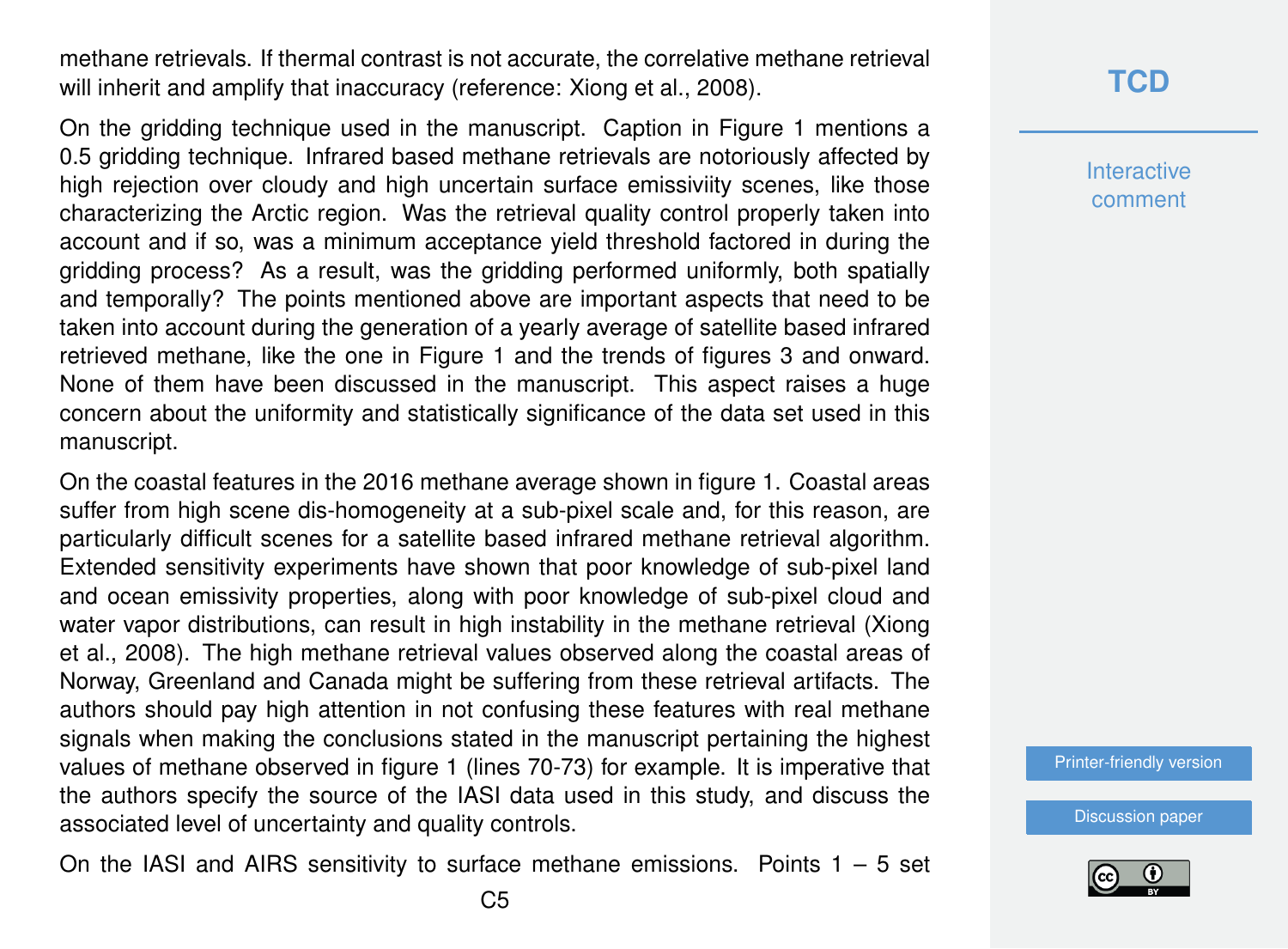aside, the manuscript fundamental flaw consists in the attribution of the observed trends to lower tropospheric emission of methane. To begin with, to what pressure level do the methane value in figure 1 refer exactly? Is this a total column, an averaged methane quantity, or a surface value derived figure? Lastly but more importantly, satellite thermal Infrared based methane retrievals – like those used in this manuscript - have highest sensitivity in the mid tropospheric portion of the atmosphere over polar regions. A plot of the AIRS vertical sensitivity functions can be found in Xiong et al. 2008 (https://doi.org/10.1029/2007JG000500). IASI has higher spectral sensitivity than AIRS in the methane region, nonetheless, its instrumental noise is higher. For this reason, the overall signals to noise between the two instruments, are comparable. Hence Xiong et al. 2008 paper can legitimately be used as an indication of IASI's sensitivity to methane. Figure 1 in Xiong's paper clearly indicates almost zero sensitivity to methane in the lower troposphere, the focus of this manuscript. For the reasons mentioned above, the claims made in the manuscript, that the trends in methane are ascribable to lower troposphere methane seeped from the ocean bottom, are substantiated by no reliable observation of lower tropospheric methane.

On the authors' SST trends speculations. The authors' use of SST as a proxy for seabed temperature is based on the assumption that other mechanisms, such as meteorology, solar insolation/log-wave downwelling radiation are negligible. The authors are ignoring an important factor affecting SST over the arctic. That is the surface albedo feedback. Also in this case, the authors make no reference to the actual uncertainty in the SST data. This is important to determine the range of confidence in the derived trend. A trend with no error bar is meaningless. The authors mention the use of cloud free pixels. Later (lines 236 – 237) they specify that clouds would alter SST. One would argue that SST increases induced by warm ocean current and methane emissions due to ocean seepage occur under all sky conditions though. How did then this cloud free filtering process affect the yield of the data and skew the results of the derived trends in SST and CH4? There is an element of confusion between the use of cloud free pixels and cloud cleared pixels. At lines 254 the authors refer to the cloud cleared pixels as

## **[TCD](https://www.the-cryosphere-discuss.net/)**

**Interactive** comment

[Printer-friendly version](https://www.the-cryosphere-discuss.net/tc-2018-237/tc-2018-237-SC3-print.pdf)

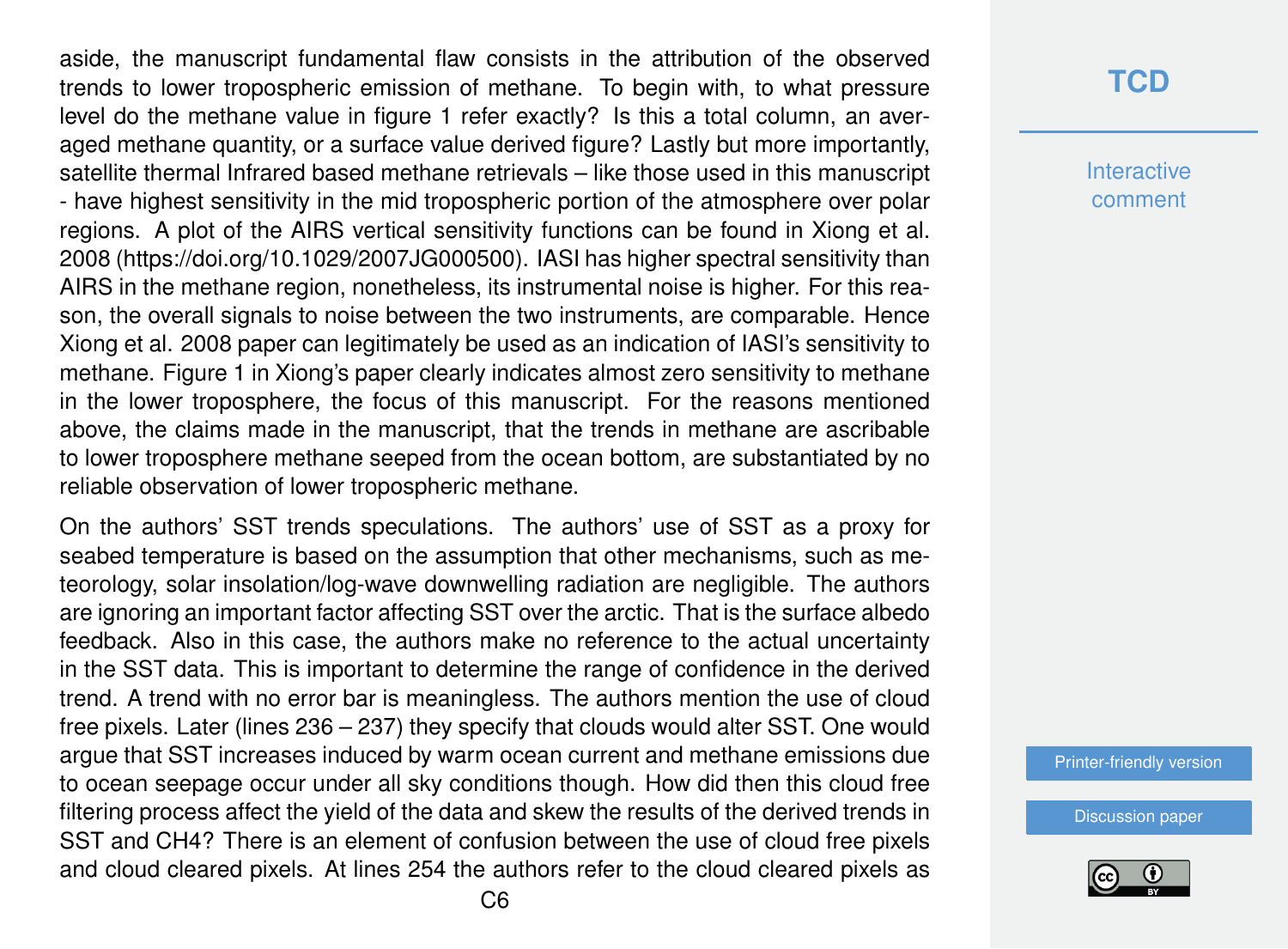the valid ones. Cloud free and cloud cleared pixels are two very different things and should not be confused with each other.

On section 2.2.1 "Satellite data". AIRS methane data are not derived using the NU-CAPS algorithm, the authors have made a wrong statement. AIRS version 6 relies on a different upstream first guess of temperature and water vapor. Both elements affect the downstream products significantly, including methane. Furthermore, the quality control methodology is significantly different. The methodology used to derive the trends in SST and CH4 is not scientifically sound. It suffers from the same problems described above on the generation of figure 1: the dubiously reliable thermal contrast based filtering technique, the unspecified uncertainty of temperature and methane and the limited vertical sensitivity of methane retrievals. The statement at lines 231 – 232, "CH4 retrievals are accurate over both ice and seawater" is inherently wrong. Uncertainties in surface emissivity used in the AIRS retrievals can vary considerably between ice and seawater. A thorough validation of it and how it propagates down to the uncertainty in methane retrievals is missing in the literature. Until these aspects are thorough examined, this impairs the applicability of thermal infrared retrieved methane over the arctic for climate trend studies.

On Section 3.2 In situ measurements over the Barents sea compared to AIRS methane accuracy. The magnitude of the anomalies measured by the in situ measurements of CH4 depicted in figure 5 corresponds on average to ∼20ppb. This quantity falls grossly beyond AIRS methane retrieval accuracy. Different sources of errors in the AIRS retrievals are enumerated in Xiong et al. 2008: noise equivalent delta temperature in the radiance observations, temperature, water vapor and SST retrieval errors. The resulting errors in methane retrievals as shown in figure 3 in Xiong et al., 2008. They all exceed the magnitude of the anomalies measured by the in situ CH4 observations. The conclusion to be derived is that, at this stage, AIRS retrieval precision and signal to noise might not be sufficient to detect the in situ anomalies allegedly attributed in this manuscript to methane seepage from subsea permafrost thawing. Furthermore,

## **[TCD](https://www.the-cryosphere-discuss.net/)**

**Interactive** comment

[Printer-friendly version](https://www.the-cryosphere-discuss.net/tc-2018-237/tc-2018-237-SC3-print.pdf)